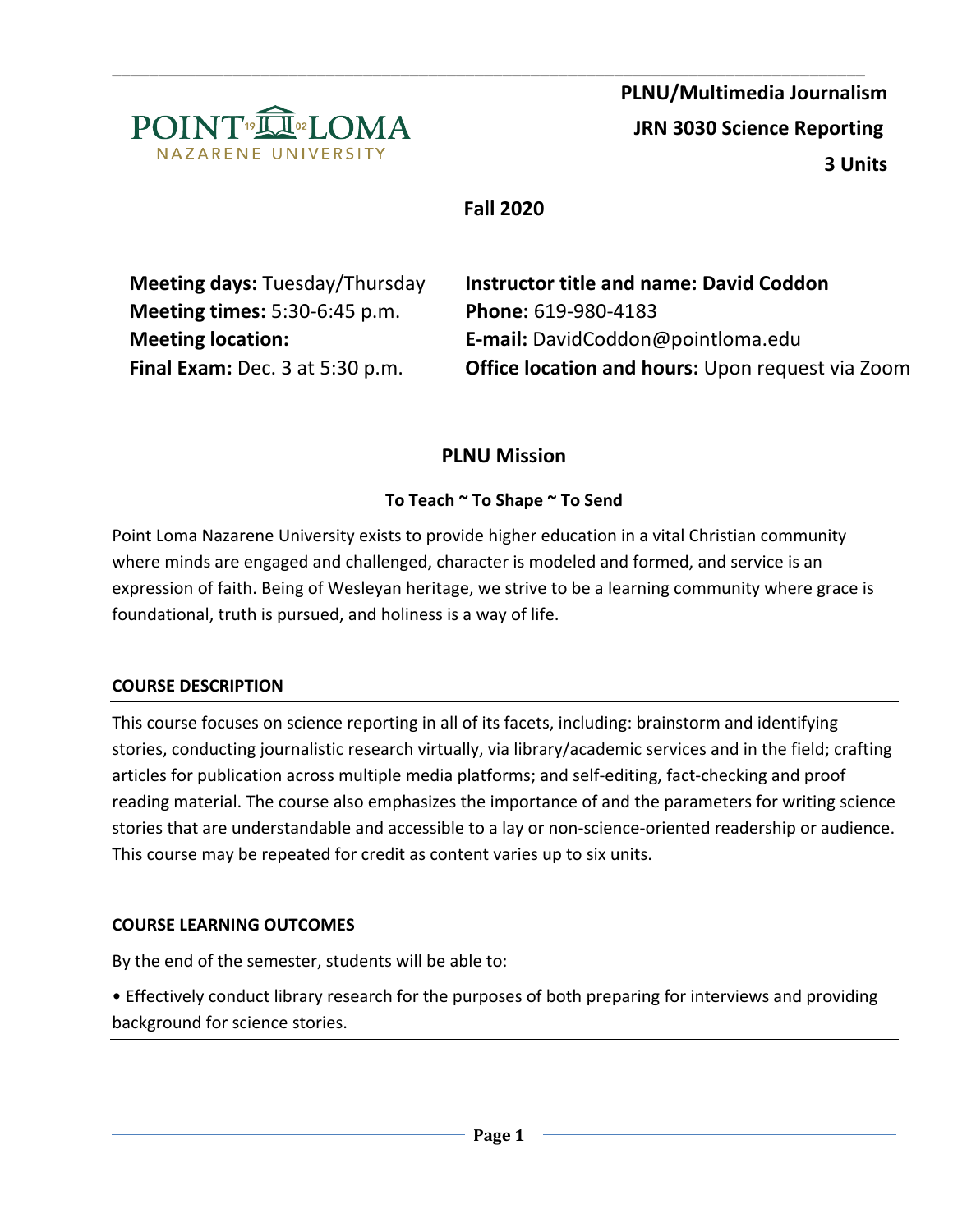• Gather information from interviews (in person, phone, email), field observations, documents, internet and academic databases, and social media platforms for the purpose of creating publishable science stories.

- Develop well thought out and applicable story ideas that have currency and urgency.
- Take notes efficiently.
- Write science stories adaptable across media platforms including for print, broadcast and online delivery.
- Write a persuasive science-oriented editorial supported by credible research and by an interview.
- Self-edit and proof read effectively as well as give constructive and helpful feedback to classmates.
- Deliver an oral presentation on one science story during the semester.

### **COURSE CREDIT HOUR INFORMATION**

In the interest of providing sufficient time to accomplish the stated Course Learning Outcomes, this class meets the PLNU credit hour policy for a  $-3$  unit class delivered over  $-15$  weeks. Specific details about how the class meets the credit hour requirement can be provided upon request.

### **COURSE SCHEDULE AND ASSIGNMENTS**

- Assignment descriptions will be disseminated during class when introduced
- Detailed rubrics for each assignment will be available in Canvas course shell
- Associated Press style will be enforced on all written assignments
- Deadline schedule is subject to change

| <b>DATE</b><br><b>PRESENTED</b> | <b>CLASS CONTENT OR ASSIGNMENT</b> | <b>ASSIGNMENT</b><br><b>DUE DATE</b> |
|---------------------------------|------------------------------------|--------------------------------------|
|                                 |                                    |                                      |
| 08/20/2020E                     | <b>Explanatory Science Story</b>   | 08/27/2020                           |
| 09/01/2020                      | Science-Oriented Profile Story     | 09/10/2020                           |
| 09/15/2020                      | <b>Feature Story</b>               | 09/24/2020                           |
| 10/01/2020                      | Science-Oriented Editorial         | 10/15/2020                           |
| 10/20/2020                      | News Feature                       | 11/03/2020                           |
| 10/22/2020                      | Oral Presentation                  | TBA                                  |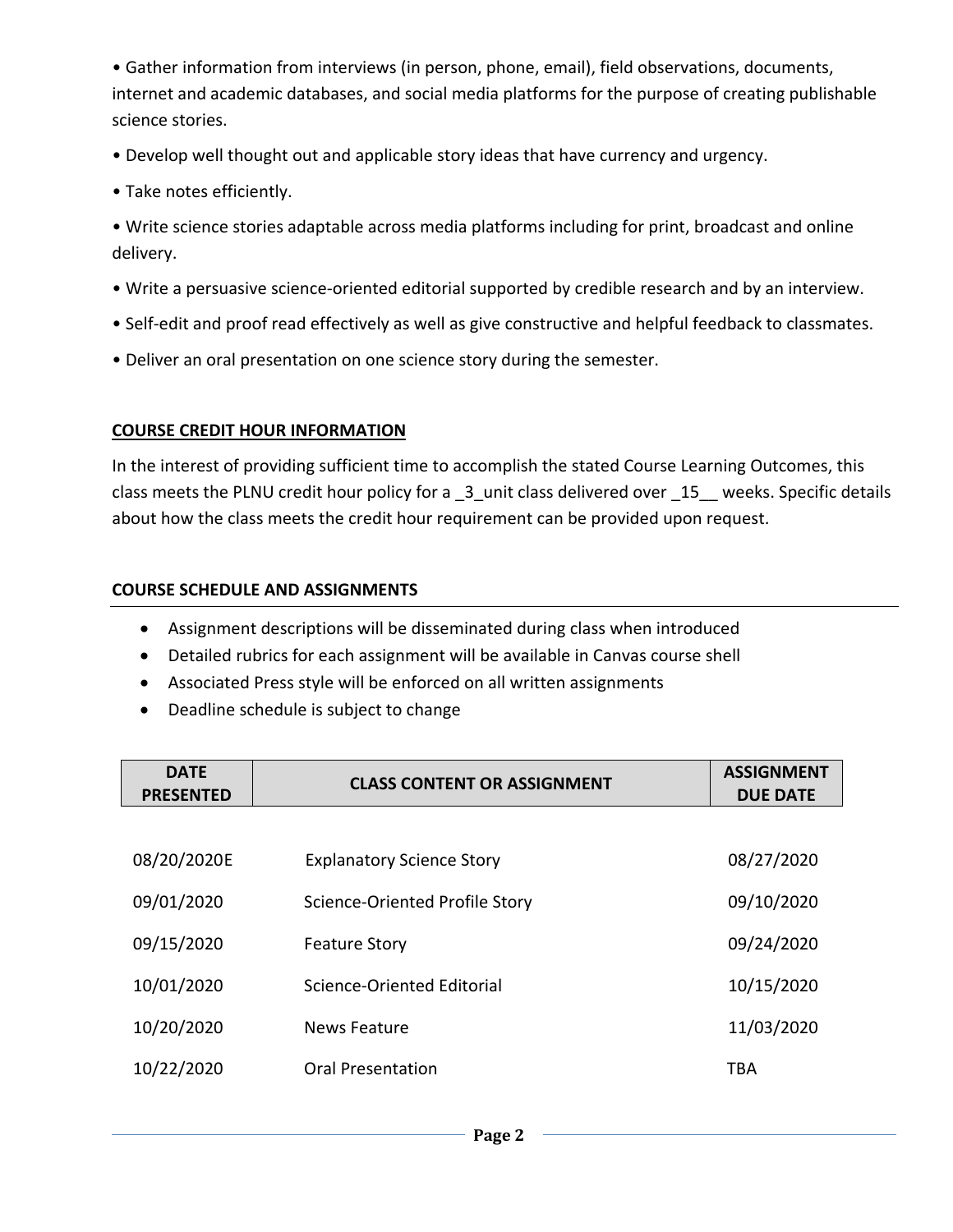| 11/5/2020  | <b>Critical Writing Assignment</b> | 11/12/2020 |
|------------|------------------------------------|------------|
| 11/13/2020 | <b>Final Course Project</b>        | 12/1/2020  |
| 12/03/2020 | <b>Final Examination</b>           | 12/3/2020  |

## **REQUIRED TEXTS AND RECOMMENDED STUDY RESOURCES**

- 1. "The Craft of Science Writing" (2020 by Siri Carpenter (The Open Notebook)
- 2. The Associated Press stylebook (as up-to-date an edition as possible)

# **STATE AUTHORIZATION (FOR ONLINE COURSES ONLY)**

State authorization is a formal determination by a state that Point Loma Nazarene University is approved to conduct activities regulated by that state. In certain states outside California, Point Loma Nazarene University is not authorized to enroll online (distance education) students. If a student moves to another state after admission to the program and/or enrollment in an online course, continuation within the program and/or course will depend on whether Point Loma Nazarene University is authorized to offer distance education courses in that state. It is the student's responsibility to notify the institution of any change in his or her physical location. Refer to the map using the below link to view which states allow online (distance education) outside of California. <https://www.pointloma.edu/offices/office-institutional-effectiveness-research/disclosures>

## **ASSESSMENT AND GRADING**

| Assignment distribution weight:                                                                | Grading scale:                                                                                     |                                                                                              |
|------------------------------------------------------------------------------------------------|----------------------------------------------------------------------------------------------------|----------------------------------------------------------------------------------------------|
| Major writing assignments: 60%<br>Written responses to readings: 20%<br>Final Examination: 20% | $A = 93 - 100$<br>$A = 92 - 90$<br>$B+=87-89$<br>$B = 83 - 86$<br>$B = 80 - 82$<br>$C + = 77 - 79$ | $C = 73 - 76$<br>$C = 70 - 72$<br>$D+=67-69$<br>$D = 63 - 66$<br>$D = 60 - 62$<br>$F = 0.59$ |

### **INCOMPLETES AND LATE ASSIGNMENTS**

All assignments are to be submitted/turned in by the beginning of the class session when they are due—including assignments posted in Canvas. Incompletes will only be assigned in extremely unusual circumstances.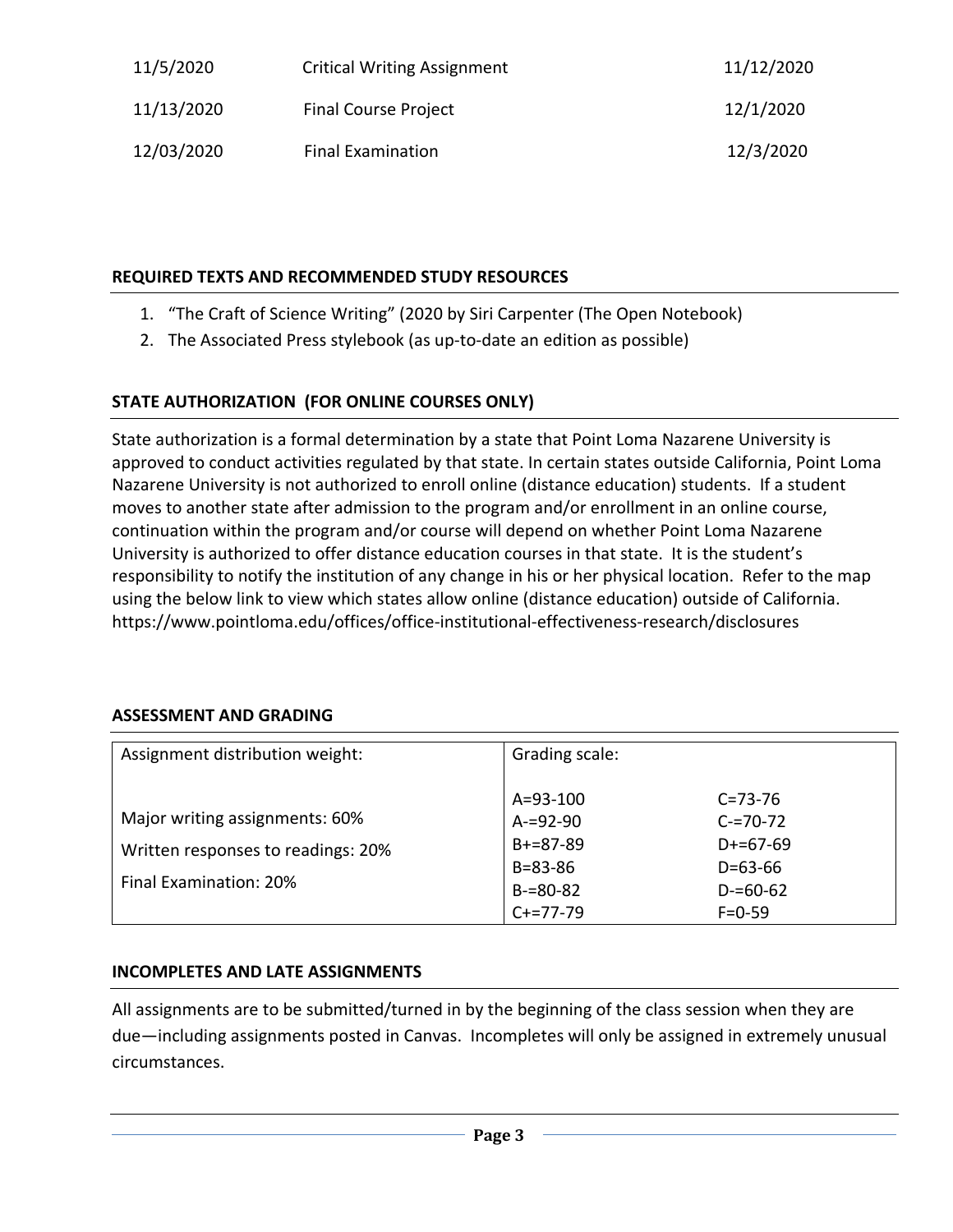## **FINAL EXAMINATION POLICY**

Successful completion of this class requires taking the final examination **on its scheduled day**. The final examination schedule is posted on the [Class Schedules](http://www.pointloma.edu/experience/academics/class-schedules) site. No requests for early examinations or alternative days will be approved.

NOTE: The following policies are to be used without changes:

## **PLNU COPYRIGHT POLICY**

Point Loma Nazarene University, as a non-profit educational institution, is entitled by law to use materials protected by the US Copyright Act for classroom education. Any use of those materials outside the class may violate the law.

## **PLNU ACADEMIC HONESTY POLICY**

Students should demonstrate academic honesty by doing original work and by giving appropriate credit to the ideas of others. Academic dishonesty is the act of presenting information, ideas, and/or concepts as one's own when in reality they are the results of another person's creativity and effort. A faculty member who believes a situation involving academic dishonesty has been detected may assign a failing grade for that assignment or examination, or, depending on the seriousness of the offense, for the course. Faculty should follow and students may appeal using the procedure in the university Catalog. See [Academic Policies](http://catalog.pointloma.edu/content.php?catoid=18&navoid=1278) for definitions of kinds of academic dishonesty and for further policy information.

## **PLNU ACADEMIC ACCOMMODATIONS POLICY**

While all students are expected to meet the minimum standards for completion of this course as established by the instructor, students with disabilities may require academic adjustments, modifications or auxiliary aids/services. At Point Loma Nazarene University (PLNU), these students are requested to register with the Disability Resource Center (DRC), located in the Bond Academic Center. [\(DRC@pointloma.edu](mailto:DRC@pointloma.edu) or 619-849-2486). The DRC's policies and procedures for assisting such students in the development of an appropriate academic adjustment plan (AP) allows PLNU to comply with Section 504 of the Rehabilitation Act and the Americans with Disabilities Act. Section 504 (a) prohibits discrimination against students with special needs and guarantees all qualified students equal access to and benefits of PLNU programs and activities. After the student files the required documentation, the DRC, in conjunction with the student, will develop an AP to meet that student's specific learning